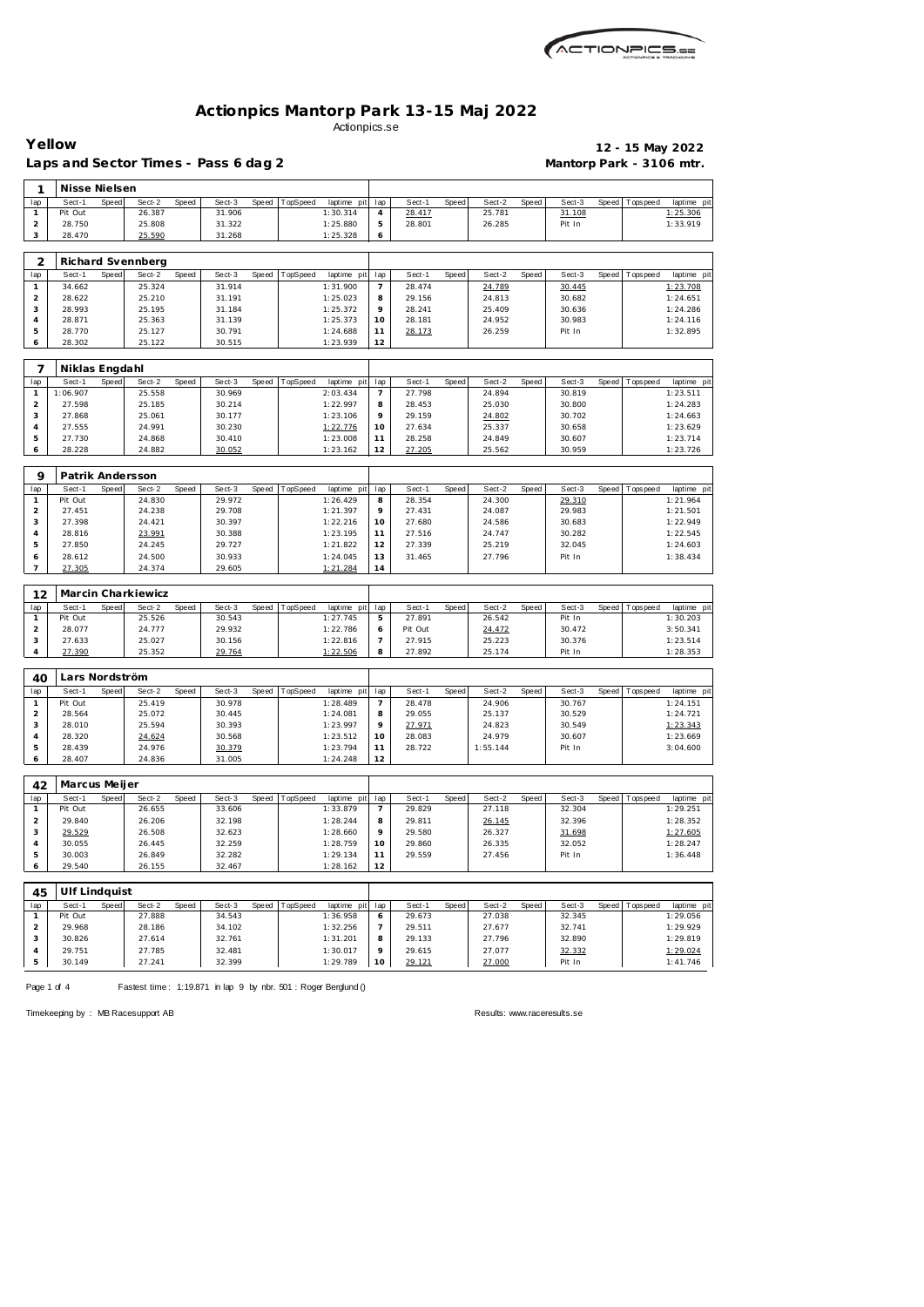

Laps and Sector Times - Pass 6 dag 2 **Mantorp Park - 3106 mtr.** 

**Yellow 12 - 15 May 2022**

| 54                      |                          |       | John-Inge Asperheim |       |        |       |          |                         |                       |        |              |        |       |        |       |                 |                      |
|-------------------------|--------------------------|-------|---------------------|-------|--------|-------|----------|-------------------------|-----------------------|--------|--------------|--------|-------|--------|-------|-----------------|----------------------|
| lap                     | Sect-1                   | Speed | Sect-2              | Speed | Sect-3 | Speed | TopSpeed | laptime pit             | lap                   | Sect-1 | Speed        | Sect-2 | Speed | Sect-3 | Speed | T ops pee d     | laptime pit          |
| 1                       | Pit Out                  |       | 25.803              |       | 31.413 |       |          | 1:29.684                | 5                     | 28.398 |              | 24.672 |       | 30.313 |       |                 | 1:23.383             |
| $\mathbf 2$             | 28.658                   |       | 25.296              |       | 30.812 |       |          | 1:24.766                | 6                     | 28.125 |              | 25.010 |       | 31.075 |       |                 | 1:24.210             |
| 3                       | 28.529                   |       | 25.124              |       | 30.718 |       |          | 1:24.371                | $\overline{7}$        | 28.552 |              | 26.469 |       | Pit In |       |                 | 1:33.216             |
| 4                       | 28.346                   |       | 24.810              |       | 30.503 |       |          | 1:23.659                | 8                     |        |              |        |       |        |       |                 |                      |
|                         |                          |       |                     |       |        |       |          |                         |                       |        |              |        |       |        |       |                 |                      |
| 58<br>lap               | Andreas Barman<br>Sect-1 | Speed | Sect-2              | Speed | Sect-3 | Speed | TopSpeed |                         |                       | Sect-1 | Speed        | Sect-2 | Speed | Sect-3 | Speed |                 | laptime pit          |
| 1                       | Pit Out                  |       | 26.480              |       | 32.035 |       |          | laptime pit<br>1:30.297 | lap<br>$\overline{4}$ | 28.504 |              | 25.423 |       | 31.037 |       | T ops pee d     | 1:24.964             |
| $\overline{\mathbf{c}}$ | 28.928                   |       | 25.386              |       | 31.110 |       |          | 1:25.424                | 5                     | 28.560 |              | 25.715 |       | 30.996 |       |                 | 1:25.271             |
| 3                       | 28.489                   |       | 25.582              |       | 30.950 |       |          | 1:25.021                | 6                     | 28.800 |              | 28.285 |       | Pit In |       |                 | 1:41.046             |
|                         |                          |       |                     |       |        |       |          |                         |                       |        |              |        |       |        |       |                 |                      |
| 65                      | Max Eriksson             |       |                     |       |        |       |          |                         |                       |        |              |        |       |        |       |                 |                      |
| lap                     | Sect-1                   | Speed | Sect-2              | Speed | Sect-3 | Speed | TopSpeed | laptime pit             | lap                   | Sect-1 | Speed        | Sect-2 | Speed | Sect-3 | Speed | T ops pee d     | laptime pit          |
| 1                       | Pit Out                  |       | 26.187              |       | 31.348 |       |          | 1:30.280                | 6                     | 29.029 |              | 25.081 |       | 30.951 |       |                 | 1:25.061             |
| $\overline{c}$          | 28.637                   |       | 25.253              |       | 31.895 |       |          | 1:25.785                | $\overline{7}$        | 28.041 |              | 25.796 |       | 30.847 |       |                 | 1:24.684             |
| 3                       | 28.915                   |       | 25.317              |       | 31.223 |       |          | 1:25.455                | 8                     | 28.206 |              | 24.992 |       | 30.766 |       |                 | 1:23.964             |
| $\overline{4}$          | 28.462                   |       | 25.209              |       | 31.271 |       |          | 1:24.942                | 9                     | 28.122 |              | 25.206 |       | Pit In |       |                 | 1:26.980             |
| 5                       | 28.391                   |       | 25.425              |       | 31.081 |       |          | 1:24.897                | 10                    |        |              |        |       |        |       |                 |                      |
|                         |                          |       |                     |       |        |       |          |                         |                       |        |              |        |       |        |       |                 |                      |
| 69                      | Joakim Tränck            |       |                     |       |        |       |          |                         |                       |        |              |        |       |        |       |                 |                      |
| lap                     | Sect-1                   | Speed | Sect-2              | Speed | Sect-3 | Speed | TopSpeed | laptime pit             | lap                   | Sect-1 | Speed        | Sect-2 | Speed | Sect-3 | Speed | Tops peed       | laptime pi           |
| $\mathbf{1}$            | Pit Out                  |       | 26.751              |       | 33.200 |       |          | 1:33.181                | $\overline{7}$        | 29.898 |              | 25.767 |       | 32.224 |       |                 | 1:27.889             |
| $\mathbf 2$             | 30.584                   |       | 26.265              |       | 33.420 |       |          | 1:30.269                | 8                     | 30.373 |              | 26.212 |       | 32.701 |       |                 | 1:29.286             |
| 3                       | 31.183                   |       | 26.529              |       | 32.579 |       |          | 1:30.291                | 9                     | 29.929 |              | 26.327 |       | 32.613 |       |                 | 1:28.869             |
| 4                       | 29.955                   |       | 26.377              |       | 32.513 |       |          | 1:28.845                | 10                    | 29.815 |              | 26.327 |       | 33.830 |       |                 | 1:29.972             |
| 5                       | 29.826                   |       | 26.232              |       | 32.279 |       |          | 1:28.337                | 11                    | 30.008 |              | 27.485 |       | Pit In |       |                 | 1:37.912             |
| 6                       | 30.187                   |       | 25.841              |       | 32.328 |       |          | 1:28.356                | 12                    |        |              |        |       |        |       |                 |                      |
| 78                      | Robin Halemark           |       |                     |       |        |       |          |                         |                       |        |              |        |       |        |       |                 |                      |
| lap                     | Sect-1                   | Speed | Sect-2              | Speed | Sect-3 | Speed | TopSpeed | laptime pit             | lap                   | Sect-1 | Speed        | Sect-2 | Speed | Sect-3 | Speed | T ops pee d     | laptime pit          |
| $\mathbf{1}$            | Pit Out                  |       | 26.055              |       | 32.921 |       |          | 1:32.544                | 5                     | 30.002 |              | 25.774 |       | 32.378 |       |                 | 1:28.154             |
| $\overline{c}$          | 29.779                   |       | 26.094              |       | 32.516 |       |          | 1:28.389                | 6                     | 29.996 |              | 26.286 |       | 32.487 |       |                 | 1:28.769             |
| 3                       | 29.935                   |       | 26.199              |       | 32.965 |       |          | 1:29.099                | $\overline{7}$        | 30.010 |              | 26.910 |       | 32.343 |       |                 | 1:29.263             |
| $\overline{4}$          | 29.716                   |       | 25.790              |       | 32.402 |       |          | 1:27.908                | 8                     | 29.837 |              | 26.100 |       | Pit In |       |                 | 1:35.112             |
|                         |                          |       |                     |       |        |       |          |                         |                       |        |              |        |       |        |       |                 |                      |
| 84                      | Ronny Granberg           |       |                     |       |        |       |          |                         |                       |        |              |        |       |        |       |                 |                      |
| lap                     | Sect-1                   | Speed | Sect-2              | Speed | Sect-3 | Speed | TopSpeed | laptime pit             | lap                   | Sect-1 | Speed        | Sect-2 | Speed | Sect-3 | Speed | T ops pee d     | laptime pit          |
| $\mathbf{1}$            | Pit Out                  |       | 26.972              |       | Pit In |       |          | 1:32.059                | 5                     | 29.104 |              | 25.742 |       | 31.768 |       |                 | 1:26.614             |
| $\mathbf 2$             | Pit Out                  |       | 27.208              |       | 32.636 |       |          | 4:35.548                | 6                     | 28.689 |              | 25.718 |       | 31.025 |       |                 | 1:25.432             |
| 3                       | 28.844                   |       | 25.512              |       | 31.450 |       |          | 1:25.806                | $\overline{7}$        | 28.540 |              | 25.213 |       | 31.215 |       |                 | 1:24.968             |
| 4                       | 28.857                   |       | 25.118              |       | 31.809 |       |          | 1:25.784                | 8                     | 28.331 |              | 25.731 |       | Pit In |       |                 | 1:30.459             |
| 86                      | Staffan Lindahl          |       |                     |       |        |       |          |                         |                       |        |              |        |       |        |       |                 |                      |
| lap                     | Sect-1                   | Speed | Sect-2              | Speed | Sect-3 | Speed | TopSpeed | laptime pit             | lap                   | Sect-1 | <b>Speed</b> | Sect-2 | Speed | Sect-3 |       | Speed Tops peed | laptime pi           |
| Т.                      | Pit Out                  |       | 26.116              |       | 31.942 |       |          | 1:29.992                | O                     | 28.965 |              | 26.169 |       | 31.491 |       |                 | 1:26.625             |
| $\overline{a}$          | 28.634                   |       | 26.577              |       | 31.594 |       |          | 1:26.805                | 7                     | 28.835 |              | 26.578 |       | 31.642 |       |                 | 1:27.055             |
| 3                       | 29.482                   |       | 26.811              |       | 32.011 |       |          | 1:28.304                | 8                     | 29.122 |              | 26.173 |       | 31.649 |       |                 | 1:26.944             |
| 4                       | 29.069                   |       | 26.357              |       | 31.867 |       |          | 1:27.293                | 9                     | 28.895 |              | 26.377 |       | 31.357 |       |                 | 1:26.629             |
| 5                       | 29.123                   |       | 26.259              |       | 31.728 |       |          | 1:27.110                | 10                    | 28.498 |              | 26.058 |       | Pit In |       |                 | 1:33.584             |
|                         |                          |       |                     |       |        |       |          |                         |                       |        |              |        |       |        |       |                 |                      |
| 87                      | Dennis Krieg             |       |                     |       |        |       |          |                         |                       |        |              |        |       |        |       |                 |                      |
| lap                     | Sect-1                   | Speed | Sect-2              | Speed | Sect-3 | Speed | TopSpeed | laptime pit             | lap                   | Sect-1 | Speed        | Sect-2 | Speed | Sect-3 | Speed | Topspeed        | laptime pit          |
| $\mathbf{1}$            | 32.532                   |       | 25.266              |       | 30.280 |       |          | 1:28.078                | 5                     | 27.234 |              | 24.573 |       | 30.756 |       |                 | 1:22.563             |
| $\overline{a}$          | 27.181                   |       | 24.975              |       | 29.868 |       |          | 1:22.024                | 6                     | 27.145 |              | 24.818 |       | 30.174 |       |                 | 1:22.137             |
| 3                       | 27.250                   |       | 24.839              |       | 30.423 |       |          | 1:22.512                | 7                     | 27.898 |              | 26.234 |       | Pit In |       |                 | 1:31.265             |
| 4                       | 28.718                   |       | 24.727              |       | 30.288 |       |          | 1:23.733                | 8                     |        |              |        |       |        |       |                 |                      |
| 97                      | Per Breitenstein         |       |                     |       |        |       |          |                         |                       |        |              |        |       |        |       |                 |                      |
| lap                     | Sect-1                   | Speed | Sect-2              | Speed | Sect-3 | Speed | TopSpeed | laptime pit             | lap                   | Sect-1 | Speed        | Sect-2 | Speed | Sect-3 | Speed |                 | Topspeed laptime pit |
| $\mathbf{1}$            | Pit Out                  |       | 25.490              |       | 31.650 |       |          | 1:28.612                | 7                     | 28.492 |              | 25.714 |       | 30.867 |       |                 | 1:25.073             |
| $\overline{a}$          | 28.584                   |       | 25.477              |       | 32.266 |       |          | 1:26.327                | 8                     | 28.220 |              | 25.541 |       | 31.361 |       |                 | 1:25.122             |
| 3                       | 28.411                   |       | 25.444              |       | 30.969 |       |          | 1:24.824                | 9                     | 28.118 |              | 25.470 |       | 31.141 |       |                 | 1:24.729             |
|                         |                          |       |                     |       |        |       |          |                         |                       |        |              |        |       |        |       |                 |                      |

Page 2 of 4 Fastest time: 1:19.871 in lap 9 by nbr. 501 : Roger Berglund ()

Timekeeping by : MB Racesupport AB Results:<www.raceresults.se>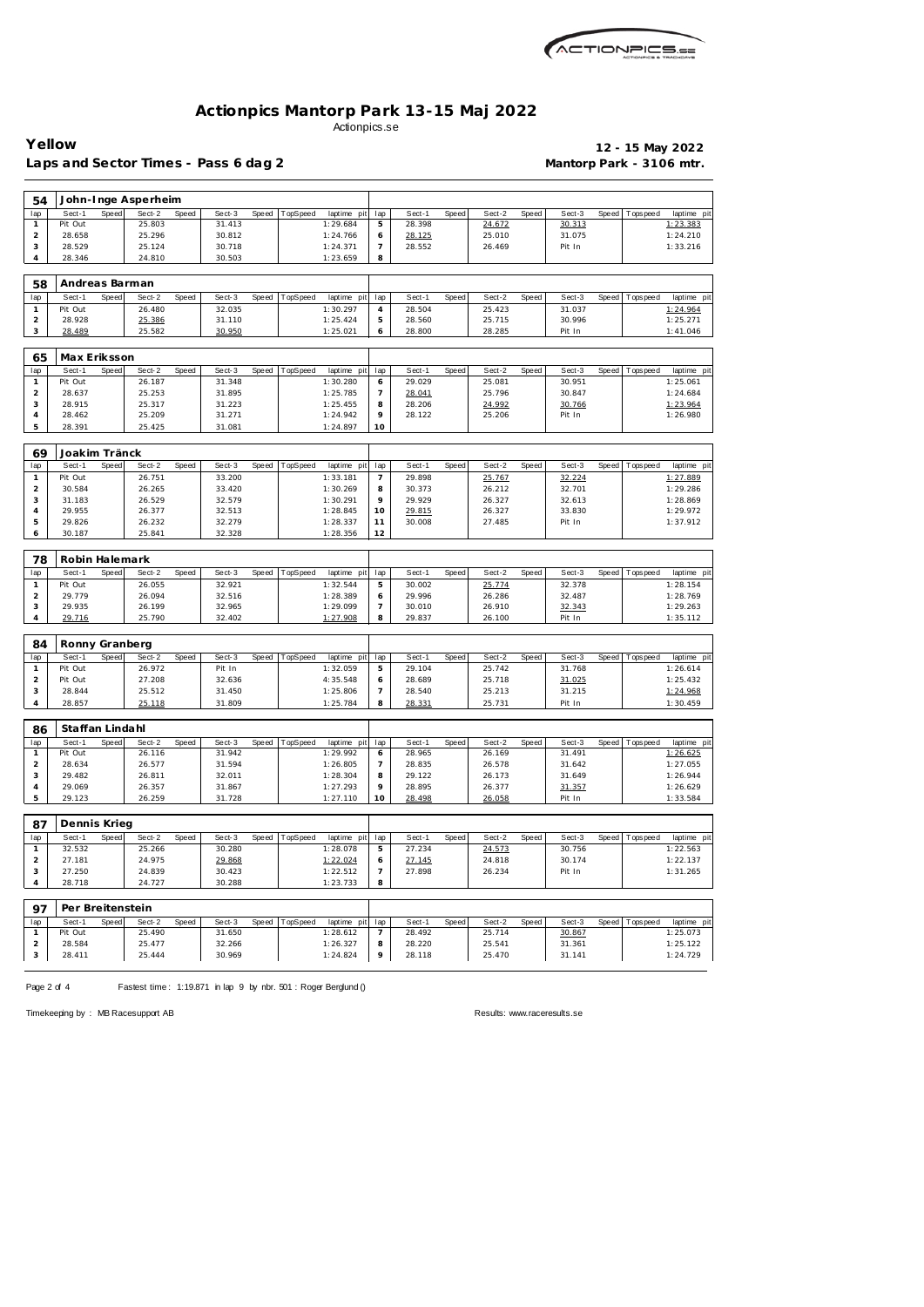

| Yellow              |                   |       |                     |       | Laps and Sector Times - Pass 6 dag 2 |       |          |                         |                |                  |       |                  |       | Mantorp Park - 3106 mtr. |       |                 | 12 - 15 May 2022       |
|---------------------|-------------------|-------|---------------------|-------|--------------------------------------|-------|----------|-------------------------|----------------|------------------|-------|------------------|-------|--------------------------|-------|-----------------|------------------------|
| $\overline{4}$<br>5 | 28.115<br>28.416  |       | 25.291<br>25.369    |       | 31.142<br>31.219                     |       |          | 1:24.548<br>1:25.004    | 10<br>11       | 28.658<br>28.414 |       | 25.361<br>26.429 |       | 31.809<br>Pit In         |       |                 | 1:25.828<br>1:36.058   |
| 6                   | 28.340            |       | 25.057              |       | 31.136                               |       |          | 1:24.533                | 12             |                  |       |                  |       |                          |       |                 |                        |
| 109                 | Ludvig Sjöholm    |       |                     |       |                                      |       |          |                         |                |                  |       |                  |       |                          |       |                 |                        |
| lap                 | Sect-1            | Speed | Sect-2              | Speed | Sect-3                               | Speed | TopSpeed | laptime pit             | lap            | Sect-1           | Speed | Sect-2           | Speed | Sect-3                   |       | Speed Topspeed  | laptime pi             |
| 1                   | Pit Out           |       | 27.358              |       | 32.592                               |       |          | 1:32.345                | 6              | 28.469           |       | 27.232           |       | 31.723                   |       |                 | 1:27.424               |
| $\overline{c}$      | 29.795            |       | 27.182              |       | 32.080                               |       |          | 1:29.057                | 7              | 28.805           |       | 26.526           |       | 31.696                   |       |                 | 1:27.027               |
| 3                   | 28.766<br>28.585  |       | 26.945              |       | 31.824                               |       |          | 1:27.535                | 8<br>9         | 28.560           |       | 27.174           |       | 31.462<br>31.475         |       |                 | 1:27.196               |
| 4<br>5              | 28.383            |       | 26.933<br>27.067    |       | 31.609<br>31.521                     |       |          | 1:27.127<br>1:26.971    | 10             | 28.372<br>28.611 |       | 26.672<br>27.745 |       | Pit In                   |       |                 | 1:26.519<br>1:39.126   |
|                     |                   |       |                     |       |                                      |       |          |                         |                |                  |       |                  |       |                          |       |                 |                        |
| 110                 | David Mattsson    |       |                     |       |                                      |       |          |                         |                |                  |       |                  |       |                          |       |                 |                        |
| lap<br>$\mathbf{1}$ | Sect-1<br>Pit Out | Speed | Sect-2<br>27.493    | Speed | Sect-3<br>32.466                     | Speed | TopSpeed | laptime pit<br>1:32.378 | lap<br>7       | Sect-1<br>28.893 | Speed | Sect-2<br>25.570 | Speed | Sect-3<br>31.703         | Speed | Tops peed       | laptime pi<br>1:26.166 |
| 2                   | 30.909            |       | 26.685              |       | 32.185                               |       |          | 1:29.779                | 8              | 28.861           |       | 25.773           |       | 31.609                   |       |                 | 1:26.243               |
| 3                   | 28.652            |       | 25.486              |       | 31.430                               |       |          | 1:25.568                | 9              | 28.281           |       | 25.897           |       | 31.265                   |       |                 | 1:25.443               |
| 4                   | 28.671            |       | 25.734              |       | 31.666                               |       |          | 1:26.071                | 10             | 28.660           |       | 25.483           |       | 31.245                   |       |                 | 1:25.388               |
| 5                   | 28.619            |       | 25.878              |       | 31.264                               |       |          | 1:25.761                | 11             | 28.607           |       | 26.146           |       | Pit In                   |       |                 | 1:35.807               |
| 6                   | 28.815            |       | 25.906              |       | 31.223                               |       |          | 1:25.944                | 12             |                  |       |                  |       |                          |       |                 |                        |
| 113                 | Kalle Sjöberg     |       |                     |       |                                      |       |          |                         |                |                  |       |                  |       |                          |       |                 |                        |
| lap                 | Sect-1            | Speed | Sect-2              | Speed | Sect-3                               | Speed | TopSpeed | laptime pit             | lap            | Sect-1           | Speed | Sect-2           | Speed | Sect-3                   | Speed | Tops peed       | laptime pit            |
| $\mathbf{1}$        | 33.985            |       | 25.684              |       | 31.693                               |       |          | 1:31.362                | 6              | 28.670           |       | 25.709           |       | 31.352                   |       |                 | 1:25.731               |
| $\overline{a}$      | 28.973            |       | 25.714              |       | 31.281                               |       |          | 1:25.968                | 7              | 29.063           |       | 25.991           |       | 31.413                   |       |                 | 1:26.467               |
| 3                   | 28.630            |       | 25.781              |       | 31.162                               |       |          | 1:25.573                | 8              | 29.345           |       | 26.191           |       | 31.659                   |       |                 | 1:27.195               |
| 4<br>5              | 28.752            |       | 25.621              |       | 31.556                               |       |          | 1:25.929                | 9<br>10        | 29.205<br>30.199 |       | 26.190           |       | 31.949                   |       |                 | 1:27.344               |
|                     | 28.919            |       | 25.700              |       | 31.321                               |       |          | 1:25.940                |                |                  |       | 28.264           |       | Pit In                   |       |                 | 1:40.887               |
| 148                 | Lukas Strandäng   |       |                     |       |                                      |       |          |                         |                |                  |       |                  |       |                          |       |                 |                        |
| lap                 | Sect-1            | Speed | Sect-2              | Speed | Sect-3                               | Speed | TopSpeed | laptime pit             | lap            | Sect-1           | Speed | Sect-2           | Speed | Sect-3                   |       | Speed Topspeed  | laptime pi             |
| 1                   | Pit Out           |       | 26.440              |       | 32.128                               |       |          | 1:31.708                | 7              | 28.040           |       | 25.324           |       | 30.525                   |       |                 | 1:23.889               |
| $\overline{c}$<br>3 | 28.855<br>28.619  |       | 25.710<br>25.859    |       | 30.927<br>30.804                     |       |          | 1:25.492<br>1:25.282    | 8<br>9         | 27.959<br>27.872 |       | 25.898<br>25.511 |       | 30.389<br>30.282         |       |                 | 1:24.246<br>1:23.665   |
| 4                   | 28.391            |       | 25.738              |       | 30.684                               |       |          | 1:24.813                | 10             | 28.260           |       | 25.473           |       | 30.391                   |       |                 | 1:24.124               |
| 5                   | 28.159            |       | 25.544              |       | 30.706                               |       |          | 1:24.409                | 11             | 29.456           |       | 26.110           |       | 31.470                   |       |                 | 1:27.036               |
| 6                   | 28.026            |       | 25.363              |       | 30.424                               |       |          | 1:23.813                | 12             | 28.216           |       | 25.641           |       | Pit In                   |       |                 | 1:30.835               |
| 301                 | Leif Johansson    |       |                     |       |                                      |       |          |                         |                |                  |       |                  |       |                          |       |                 |                        |
| lap                 | Sect-1            | Speed | Sect-2              | Speed | Sect-3                               | Speed | TopSpeed | laptime pit             | lap            | Sect-1           | Speed | Sect-2           | Speed | Sect-3                   | Speed | Tops peed       | laptime pi             |
| $\mathbf{1}$        | Pit Out           |       | 26.074              |       | 31.592                               |       |          | 1:29.785                | 5              | 27.140           |       | 24.813           |       | 29.544                   |       |                 | 1:21.497               |
| $\overline{2}$      | 27.856            |       | 25.089              |       | 30.126                               |       |          | 1:23.071                | 6              | 27.718           |       | 25.466           |       | 30.273                   |       |                 | 1:23.457               |
| 3                   | 27.285            |       | 24.990              |       | 29.620                               |       |          | 1:21.895                | $\overline{7}$ | 27.257           |       | 24.932           |       | 29.783                   |       |                 | 1:21.972               |
| 4                   | 27.639            |       | 25.057              |       | 30.575                               |       |          | 1:23.271                | 8              | 28.997           |       | 26.060           |       | Pit In                   |       |                 | 1:34.833               |
| 501                 | Roger Berglund    |       |                     |       |                                      |       |          |                         |                |                  |       |                  |       |                          |       |                 |                        |
| lap                 | Sect-1            | Speed | Sect-2              | Speed | Sect-3                               | Speed | TopSpeed | laptime pit             | lap            | Sect-1           | Speed | Sect-2           | Speed | Sect-3                   | Speed | Topspeed        | laptime pi             |
| 1                   | Pit Out           |       | 25.239              |       | 30.686                               |       |          | 1:27.031                | 7              | 27.820           |       | 25.927           |       | 32.103                   |       |                 | 1:25.850               |
| $\overline{a}$      | 26.943            |       | 25.088              |       | 30.159                               |       |          | 1:22.190                | 8              | 29.222           |       | 24.872           |       | 30.158                   |       |                 | 1:24.252               |
| 3                   | 27.237            |       | 25.558              |       | 31.442                               |       |          | 1:24.237                | 9              | 26.108           |       | 24.329           |       | 29.434                   |       |                 | 1:19.871               |
| 4                   | 27.014            |       | 24.431              |       | 29.698                               |       |          | 1:21.143                | 10             | 26.991           |       | 24.917           |       | 30.193                   |       |                 | 1:22.101               |
| 5                   | 29.676            |       | 24.948              |       | 30.744                               |       |          | 1:25.368                | 11             | 27.223           |       | 1:14.163         |       | 33.936                   |       |                 | 2:15.322               |
| 6                   | 28.084            |       | 24.679              |       | 30.509                               |       |          | 1:23.272                | 12             |                  |       |                  |       |                          |       |                 |                        |
| 504                 | Ramus Östlund     |       |                     |       |                                      |       |          |                         |                |                  |       |                  |       |                          |       |                 |                        |
| lap                 | Sect-1            | Speed | Sect-2              | Speed | Sect-3                               | Speed | TopSpeed | laptime pit             | lap            | Sect-1           | Speed | Sect-2           | Speed | Sect-3                   |       | Speed Tops peed | laptime pi             |
| $\mathbf{1}$        | Pit Out           |       | 32.822              |       | 36.670                               |       |          | 1:47.697                | 6              | 28.900           |       | 25.326           |       | 30.691                   |       |                 | 1:24.917               |
| $\overline{a}$      | 33.471            |       | 28.534              |       | 33.313                               |       |          | 1:35.318                | 7              | 28.371           |       | 25.610           |       | 30.859                   |       |                 | 1:24.840               |
| 3                   | 29.763            |       | 25.700              |       | 31.227                               |       |          | 1:26.690                | 8              | 29.213           |       | 26.233           |       | 32.366                   |       |                 | 1:27.812               |
| 4                   | 28.385            |       | 25.383              |       | 30.990                               |       |          | 1:24.758                | 9              | 28.166           |       | 25.262           |       | 30.492                   |       |                 | 1:23.920               |
| 5                   | 28.255            |       | 25.750              |       | 30.836                               |       |          | 1:24.841                | 10             | 29.976           |       | 31.207           |       | Pit In                   |       |                 | 1:43.891               |
| 508                 |                   |       | Anders Tobias GSX-R |       |                                      |       |          |                         |                |                  |       |                  |       |                          |       |                 |                        |
| lap                 | Sect-1            | Speed | Sect-2              | Speed | Sect-3                               | Speed | TopSpeed | laptime pit             | lap            | Sect-1           | Speed | Sect-2           | Speed | Sect-3                   | Speed | T ops pee d     | laptime pi             |
|                     | Pit Out           |       | 26.205              |       | 32.051                               |       |          | 1:29.963                | 5              | 28.720           |       | 25.476           |       | 31.542                   |       |                 | 1:25.738               |

Page 3 of 4 Fastest time: 1:19.871 in lap 9 by nbr. 501 : Roger Berglund ()

2 28.391 25.729 31.404 1:25.524 6

Timekeeping by : MB Racesupport AB Results:<www.raceresults.se>

**<u>28.334</u>** 25.604 31.518 1:25.456